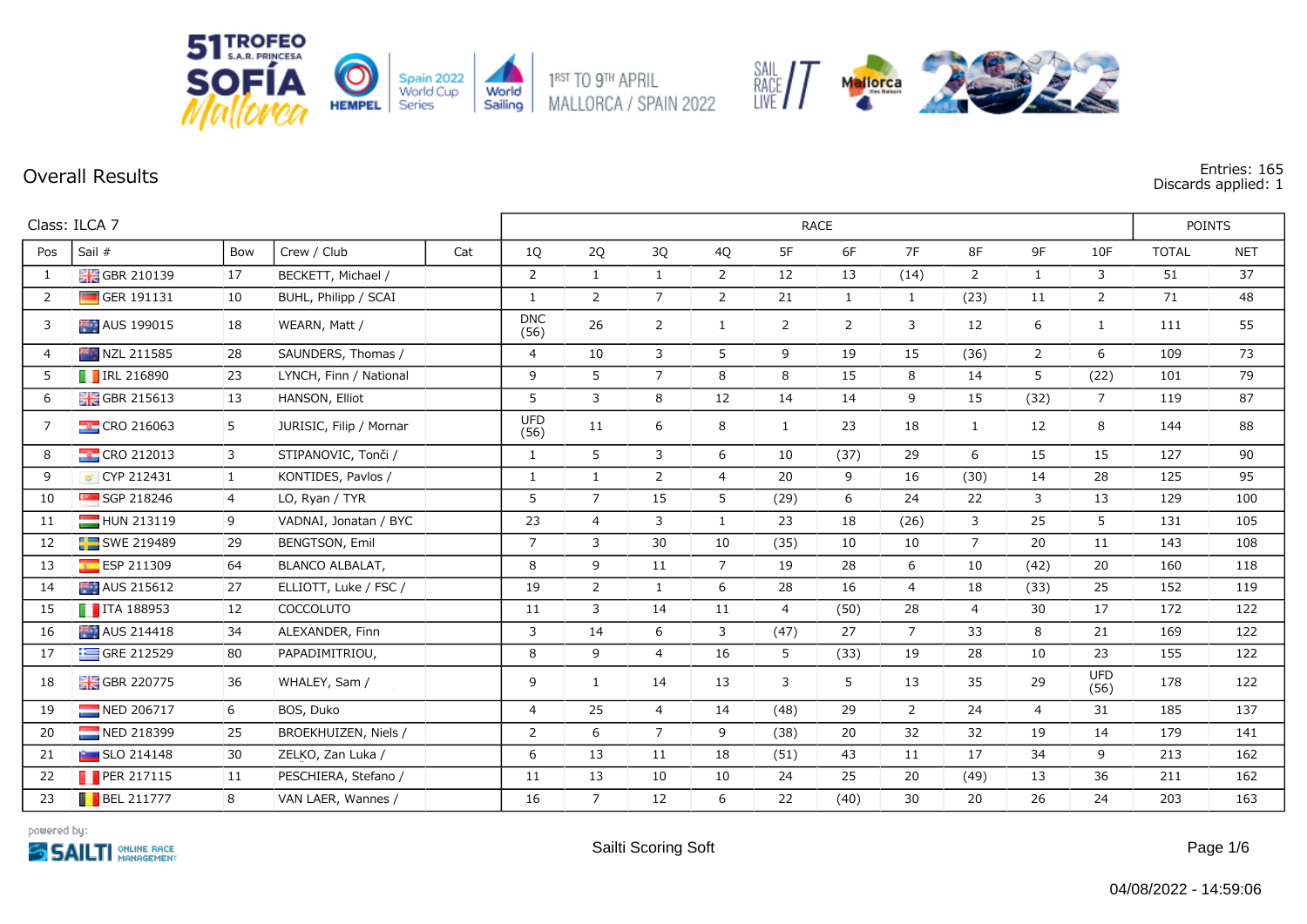| 24 | CHI 211771                      | 19             | SEGUEL LACAMARA,       | 18                  | 13                 | 23             | $\overline{4}$     | (50)               | 8                  | 5                  | 39               | 16                 | 38               | 214   | 164   |
|----|---------------------------------|----------------|------------------------|---------------------|--------------------|----------------|--------------------|--------------------|--------------------|--------------------|------------------|--------------------|------------------|-------|-------|
| 25 | <b>P</b> IND 208191             | 166            | SARAVANAN, Vishnu      | 13                  | 8                  | 5              | 12                 | (43)               | $\overline{7}$     | 23                 | 25               | 28                 | 43               | 207   | 164   |
| 26 | $\blacksquare$ ITA 220655       | 20             | CHIAVARINI, Lorenzo    | $\overline{7}$      | 15                 | 17             | 9                  | 26                 | 11                 | 27                 | (53)             | 41                 | 12               | 218   | 165   |
| 27 | <b>D</b> POR 202211             | 24             | MARQUES, Eduardo /     | $\overline{2}$      | $7\overline{ }$    | 6              | <b>UFD</b><br>(56) | 25                 | 41                 | 34                 | 31               | 18                 | $\overline{4}$   | 224   | 168   |
| 28 | MAS 214989                      | 84             | MOHD AFENDY,           | 12                  | $\overline{4}$     | 25             | 3                  | 13                 | 26                 | 33                 | 13               | <b>DNC</b><br>(56) | 40               | 225   | 169   |
| 29 | ESP 211710                      | 14             | RODRIGUEZ PEREZ, Joel  | 11                  | 14                 | 5              | $\mathbf{3}$       | 42                 | 39                 | (53)               | 16               | 22                 | 18               | 223   | 170   |
| 30 | <b>BEL 217927</b>               | 26             | DE SMET, William /     | 6                   | 12                 | 10             | 10                 | 16                 | 24                 | 36                 | (46)             | 27                 | 30               | 217   | 171   |
| 31 | ESP 220064                      | 149            | CARDONA, Joan / RCN    | 20                  | 17                 | 17             | 11                 | 53                 | (54)               | 12                 | 9                | 9                  | 32               | 234   | 180   |
| 32 | <b>FIRL 216101</b>              | 46             | MCMAHON, Ewan /        | 14                  | 6                  | 19             | 14                 | (49)               | 3                  | 39                 | 21               | 24                 | 41               | 230   | 181   |
| 33 | <b>D</b> POR 217531             | 48             | VILLAX SAMPAIO,        | 16                  | 12                 | 22             | 9                  | 18                 | 12                 | (47)               | 44               | 31                 | 19               | 230   | 183   |
| 34 | ESP 211436                      | 35             | BARRETO HASCHKE,       | 6                   | 22                 | 21             | 15                 | 37                 | 31                 | 22                 | (43)             | 23                 | 10               | 230   | 187   |
| 35 | AUS 211556                      | 57             | MCAULLAY, Ethan        | 3                   | 9                  | 18             | 5                  | 27                 | 21                 | 25                 | 40               | 40                 | (42)             | 230   | 188   |
| 36 | <b>FRA 219399</b>               | 31             | BERNAZ, Jean-Baptiste  | $\mathbf{3}$        | $\overline{2}$     | $\overline{2}$ | $\mathbf{1}$       | 11                 | $\overline{4}$     | <b>DNC</b><br>(56) | <b>DNC</b><br>56 | <b>DNC</b><br>56   | <b>DNC</b><br>56 | 247   | 191   |
| 37 | $\sqrt{\phantom{a}}$ CAN 181191 | 109            | RAMSHAW, Tom           | 21                  | 25                 | $\overline{4}$ | 14                 | 33                 | (44)               | 43                 | 5                | 35                 | 16               | 240   | 196   |
| 38 | <b>FRA 203855</b>               | 33             | BOITE, Alexandre /     | <b>RDG</b><br>17.30 | 23                 | 14             | 15                 | 17                 | 17                 | 41                 | 48               | $\overline{7}$     | (50)             | 249.3 | 199.3 |
| 39 | FIN 217648                      | 66             | UUSITALO, Valtteri /   | $5\overline{)}$     | 8                  | 19             | 16                 | 34                 | (51)               | 37                 | 42               | 17                 | 33               | 262   | 211   |
| 40 | MNE 216466                      | 44             | DUKIC, Milivoj         | 9                   | 5                  | 21             | <b>DNC</b><br>(56) | 6                  | 32                 | 40                 | 37               | 37                 | 26               | 269   | 213   |
| 41 | <b>ARG 209399</b>               | 58             | CARDOZO, Juan Pablo    | 17                  | 8                  | 13             | $\overline{7}$     | 39                 | 34                 | 17                 | 38               | (49)               | 44               | 266   | 217   |
| 42 | $\blacksquare$ ITA 218350       | 21             | PLANCHESTAINER,        | 17                  | 21                 | 9              | 22                 | 15                 | 36                 | 38                 | (45)             | 39                 | 27               | 269   | 224   |
| 43 | GER 218925                      | 92             | NAUJOCK, Nico / Verein | 8                   | 6                  | 13             | $\overline{7}$     | 45                 | (52)               | 51                 | 29               | 36                 | 29               | 276   | 224   |
| 44 | $\sqrt{\phantom{a}}$ CAN 178611 | 51             | KARIM, Fillah / Royal  | $\overline{7}$      | 18                 | 23             | 18                 | (52)               | 22                 | 46                 | 11               | 46                 | 35               | 278   | 226   |
| 45 | $\sim$ TUR 213512               | 32             | CITAK, Yigit Yalcin /  | 15                  | 16                 | 16             | 20                 | 31                 | 38                 | 44                 | (47)             | 21                 | 34               | 282   | 235   |
| 46 | HUN 213095                      | 7 <sup>7</sup> | VADNAI, Benjamin /     | 12                  | 18                 | 18             | 13                 | 32                 | 46                 | 45                 | 8                | (47)               | 46               | 285   | 238   |
| 47 | $\sim$ CAN 217267               | 125            | FLOWER, Ben /          | 10                  | $\overline{4}$     | 15             | 17                 | <b>UFD</b><br>(56) | 42                 | 35                 | 19               | 51                 | 48               | 297   | 241   |
| 48 | FIN 219212                      | 61             | LAUKKANEN, Nooa / BS   | $\overline{4}$      | 21                 | 9              | $\overline{4}$     | $\overline{7}$     | <b>UFD</b><br>(56) | 49                 | 51               | DNC<br>56          | <b>DNC</b><br>56 | 313   | 257   |
| 49 | <b>ARG 219421</b>               | 145            | OLEZA, Facundo /       | 10                  | <b>DNC</b><br>(56) | 19             | 8                  | 30                 | 48                 | 31                 | 41               | 38                 | 39               | 320   | 264   |
| 50 | <b>H</b> GBR 217303             | 89             | FARREN-PRICE, Jacob /  | 26                  | 14                 | 5              | 32                 | 40                 | 30                 | 48                 | 27               | 48                 | (49)             | 319   | 270   |
| 51 | <b>NZL 214137</b>               | 49             | GAUTREY, George /      | 17                  | <b>DNF</b><br>(56) | $\mathbf{1}$   | $\overline{2}$     | 41                 | 49                 | <b>UFD</b><br>56   | 26               | 44                 | 37               | 329   | 273   |
| 52 | $\equiv$ GRE 150374             | 101            | Adonis Bougiouris /    | 10                  | 28                 | 10             | 21                 | <b>DNC</b><br>(56) | 53                 | 21                 | 52               | 45                 | 45               | 341   | 285   |
| 53 | NED 219686                      | 53             | VOETS, Erik / VWDTP    | 13                  | 16                 | 15             | 26                 | 46                 | 47                 | (50)               | 34               | 43                 | 47               | 337   | 287   |

powered by: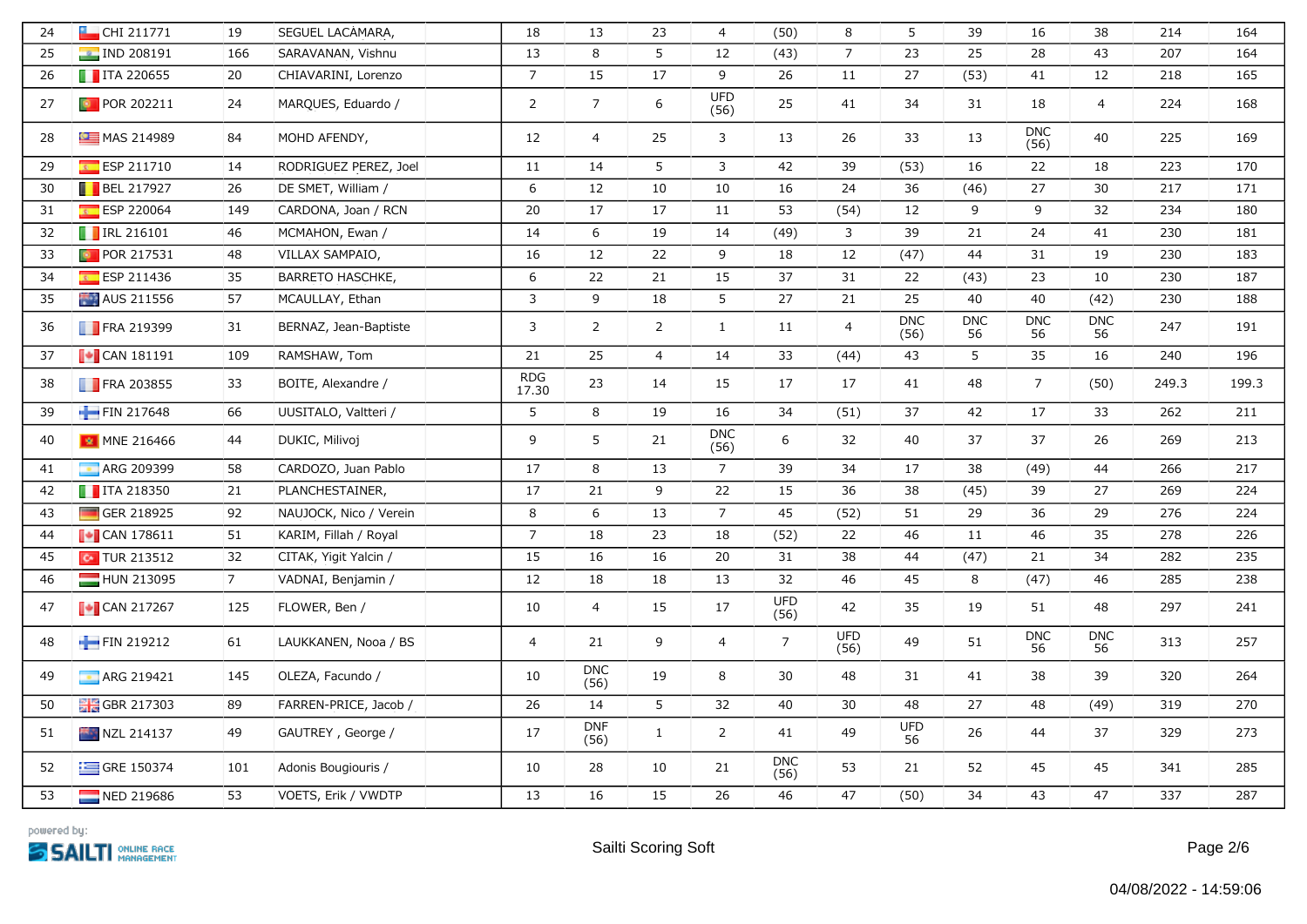| 54 | $\sqrt{\phantom{a}}$ CAN 217718 | 67  | JUHASZ, James / BHYC    | 27                 | 11                 | 11 | 21                 | 36             | 45                 | 52             | (54)           | 50               | 51               | 358 | 304 |
|----|---------------------------------|-----|-------------------------|--------------------|--------------------|----|--------------------|----------------|--------------------|----------------|----------------|------------------|------------------|-----|-----|
| 55 | CZE 217958                      | 129 | TEPLY, Viktor / YC Brno | 21                 | <b>DNC</b><br>(56) | 12 | 12                 | 44             | 35                 | 42             | 50             | <b>DNC</b><br>56 | <b>DNC</b><br>56 | 384 | 328 |
| 56 | <b>BUI 218263</b>               | 65  | VERHULST, Gauthier /    | 24                 | 15                 | 27 | 16                 | (42)           | 17                 | 3              | $\overline{4}$ | 11               | $\mathbf{1}$     | 160 | 118 |
| 57 | $\blacksquare$ CAN 218332       | 39  | RUITENBERG, Luke /      | 15                 | 15                 | 30 | 22                 | (40)           | 3                  | $\overline{4}$ | $\overline{7}$ | 20               | $\overline{2}$   | 158 | 118 |
| 58 | ARG 213387                      | 15  | GUARAGNA RIGONAT,       | <b>DNC</b><br>(56) | 11                 | 28 | 11                 | 16             | 11                 | 16             | 13             | $\mathbf{1}$     | 16               | 179 | 123 |
| 59 | $\boxed{\div}$ ISR 202121       | 83  | GOLANI, Omer / THE      | 13                 | 22                 | 26 | 19                 | (33)           | 16                 | $\overline{7}$ | $\overline{2}$ | 12               | 20               | 170 | 137 |
| 60 | <b>EXCRO 217717</b>             | 37  | GASPIC, Bruno / Mornar  | 21                 | 17                 | 29 | 17                 | 1              | 5                  | 17             | 22             | 14               | (41)             | 184 | 143 |
| 61 | • JPN 216228                    | 78  | SEGAWA, Kazumasa        | 29                 | 19                 | 8  | 28                 | 5              | 6                  | 5              | 17             | 28               | (39)             | 184 | 145 |
| 62 | <b>H</b> GBR 216385             | 43  | WHITELEY, Daniel / Port | 22                 | 10                 | 28 | 19                 | (43)           | 22                 | 11             | $\mathbf{1}$   | 26               | 8                | 190 | 147 |
| 63 | SWE 219211                      | 74  | KARK, Wilhelm / RSYC    | 14                 | 19                 | 24 | 25                 | 25             | (29)               | $\overline{2}$ | 21             | 13               | 6                | 178 | 149 |
| 64 | GRE 210600                      | 86  | PANAGIOTIDIS,           | 14                 | 24                 | 22 | 28                 | 24             | $\mathbf{1}$       | 6              | 29             | 6                | (31)             | 185 | 154 |
| 65 | $\blacksquare$ ITA 220076       | 63  | PERONI, Dimitri /       | 28                 | 20                 | 16 | 21                 | 21             | 13                 | (31)           | 16             | 19               | 3                | 188 | 157 |
| 66 | $\sim$ TUR 191719               | 41  | ABAY, Berkay / Turkish  | 28                 | <b>STP</b><br>18   | 18 | 27                 | (31)           | $\overline{4}$     | 20             | 12             | 23               | 9                | 190 | 159 |
| 67 | PUR 174311                      | 117 | FERNANDEZ, Pedro /      | 25                 | 16                 | 34 | 31                 | 20             | <b>UFD</b><br>(56) | 10             | 10             | 16               | 11               | 229 | 173 |
| 68 | SWE 219412                      | 100 | LINDQVIST, Ludde /      | 26                 | 26                 | 12 | 29                 | (44)           | 32                 | 8              | 3              | 15               | 26               | 221 | 177 |
| 69 | AUS 181887                      | 95  | KING, Samuel / Royal    | 27                 | 31                 | 25 | 27                 | 10             | 10                 | 29             | (36)           | 5                | 22               | 222 | 186 |
| 70 | GER 191899                      | 73  | WALKENBACH, Philip /    | (35)               | 32                 | 20 | 23                 | 27             | $\overline{2}$     | 18             | 20             | 30               | 18               | 225 | 190 |
| 71 | GER 219470                      | 108 | CONRADI, Tim / DUYC     | 22                 | 32                 | 9  | 23                 | (48)           | 40                 | $\mathbf{1}$   | 8              | 44               | 15               | 242 | 194 |
| 72 | $\blacksquare$ ITA 219130       | 91  | PAULON, Matteo /        | 19                 | 26                 | 22 | 23                 | 3              | <b>UFD</b><br>(56) | 42             | 50             | $\overline{7}$   | $\overline{4}$   | 252 | 196 |
| 73 | AUS 217309                      | 146 | ELLIOTT-SHIRCORE,       | 15                 | 20                 | 31 | 20                 | 22             | (43)               | 21             | 32             | $\overline{4}$   | 33               | 241 | 198 |
| 74 | $\blacksquare$ THA 213137       | 38  | ROMANYK, Arthit         | 24                 | 23                 | 8  | 26                 | 29             | 36                 | 30             | 19             | 3                | (47)             | 245 | 198 |
| 75 | $\sim$ CAN 216264               | 72  | ANDERSON, Ryan          | 22                 | 39                 | 29 | 15                 | (49)           | 21                 | 23             | 14             | 22               | 19               | 253 | 204 |
| 76 | $\blacksquare$ ITA 219281       | 50  | MUSONE, Giacomo /       | 19                 | 29                 | 23 | (34)               | 30             | 33                 | 9              | 26             | 17               | 21               | 241 | 207 |
| 77 | ★ HKG 171979                    | 52  | BEZY, Nicholas / HKSI / | 31                 | 19                 | 29 | <b>UFD</b><br>(56) | 36             | $7\overline{ }$    | 14             | 18             | 50               | 5                | 265 | 209 |
| 78 | <b>TRL 216116</b>               | 98  | MCMAHON, Jamie /        | 12                 | 10                 | 27 | 33                 | 14             | (49)               | 35             | 33             | 34               | 13               | 260 | 211 |
| 79 | $\blacksquare$ ITA 218921       | 97  | BARABINO, Cesare /      | 20                 | 12                 | 27 | 19                 | 8              | 46                 | (51)           | 24             | 27               | 30               | 264 | 213 |
| 80 | MNE 220640                      | 81  | MARKOVIC, Ilija         | 20                 | 25                 | 31 | 28                 | 35             | 12                 | 32             | 15             | (38)             | 17               | 253 | 215 |
| 81 | $\Box$ LTU 211112               | 88  | PAJARSKAS, Martis       | <b>UFD</b><br>(56) | 31                 | 20 | 17                 | 32             | 47                 | 13             | 25             | 9                | 23               | 273 | 217 |
| 82 | <b>H</b> GBR 216373             | 71  | PERCIVAL-COOKE,         | 26                 | $30\,$             | 16 | 13                 | 37             | 24                 | 26             | 9              | (39)             | 38               | 258 | 219 |
| 83 | FRA 219102                      | 47  | KOWALSKI, Alexandre /   | 23                 | 24                 | 21 | 22                 | $\overline{2}$ | 37                 | 24             | 38             | 32               | (40)             | 263 | 223 |
| 84 | <b>EXECRO 219759</b>            | 128 | GASPIC, Stipe / STUKA   | 36                 | 29                 | 24 | <b>STP</b><br>31   | 4              | 30                 | (45)           | 45             | $\overline{2}$   | 24               | 270 | 225 |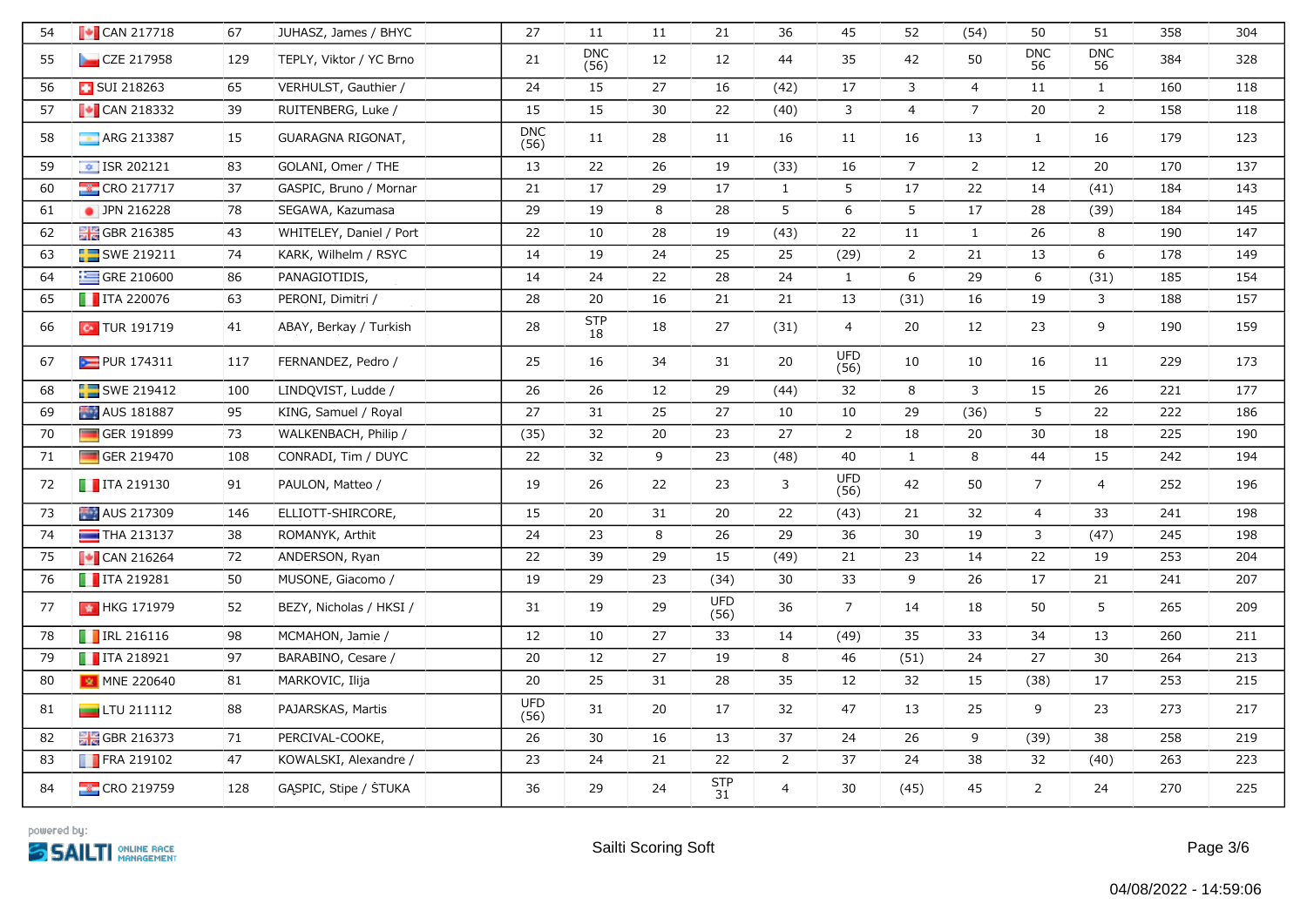| 85  | PER 204570                | 111 | SANGUINETI, Renzo        | 36                 | 33     | 39                 | 32                 | 23                 | (50)             | 37                 | 5                  | 10               | 12               | 277 | 227 |
|-----|---------------------------|-----|--------------------------|--------------------|--------|--------------------|--------------------|--------------------|------------------|--------------------|--------------------|------------------|------------------|-----|-----|
| 86  | $\boxed{\div}$ ISR 214931 | 77  | BEN HAROSH, Maor /       | 30                 | 36     | 37                 | 30                 | (41)               | 8                | 34                 | 11                 | 40               | $10\,$           | 277 | 236 |
| 87  | ARG 211570                | 123 | VIDAL, Agustin / 400     | 30                 | 33     | 17                 | 20                 | 46                 | 26               | 15                 | 30                 | (48)             | 25               | 290 | 242 |
| 88  | ESP 209162                | 54  | CAZADOR RIBERA, Pep      | 31                 | 29     | 26                 | 40                 | 13                 | (45)             | 41                 | 6                  | 29               | 35               | 295 | 250 |
| 89  | GRE 201659                | 164 | TSARAMYRSIS,             | 34                 | 34     | 30                 | 27                 | 18                 | 18               | 22                 | 40                 | 31               | (48)             | 302 | 254 |
| 90  | $\sim$ TUR 215394         | 141 | ALPKOÇAK, Umut Efe /     | 39                 | 37     | 33                 | 29                 | 9                  | 23               | (43)               | 42                 | 8                | 36               | 299 | 256 |
| 91  | ESP 217170                | 45  | CASTELLVÍ MELIA,         | 18                 | 35     | 24                 | 24                 | (52)               | 44               | 50                 | 31                 | 18               | 14               | 310 | 258 |
| 92  | NZL 217841                | 130 | DEEGAN, Luke             | 33                 | 28     | 36                 | 26                 | 15                 | 39               | 19                 | 28                 | (46)             | 34               | 304 | 258 |
| 93  | ESP 218277                | 94  | PLOMER QUIROGA,          | <b>UFD</b><br>(56) | 36     | 26                 | 29                 | 39                 | 25               | 38                 | 23                 | 21               | 27               | 320 | 264 |
| 94  | GRE 217287                | 112 | PAPADAKOS, Georgios /    | 41                 | 39     | 28                 | 31                 | 6                  | 31               | 27                 | 37                 | 24               | (50)             | 314 | 264 |
| 95  | NZL 218101                | 169 | CASHMORE, Luke /         | 29                 | 27     | 36                 | 33                 | 11                 | (42)             | 33                 | 34                 | 35               | 29               | 309 | 267 |
| 96  | <b>B</b> MEX 213173       | 168 | GENTRY, Yanic /          | 25                 | 31     | 35                 | 32                 | 17                 | 27               | 39                 | 35                 | (49)             | 45               | 335 | 286 |
| 97  | ESP 214433                | 110 | FLORES MARTIN,           | 33                 | 27     | 40                 | 33                 | 38                 | 9                | 25                 | 41                 | 41               | (43)             | 330 | 287 |
| 98  | GER 215513                | 96  | BARTH, Justin / Berliner | 35                 | 18     | 25                 | 24                 | 19                 | 15               | 40                 | <b>DNC</b><br>(56) | <b>DNC</b><br>56 | <b>DNC</b><br>56 | 344 | 288 |
| 99  | $E$ ESP 213863            | 70  | SUAREZ PEREZ, Gonzalo    | 18                 | 28     | <b>DNC</b><br>(56) | 18                 | 34                 | 35               | <b>DNC</b><br>56   | <b>DNC</b><br>56   | 42               | $7\overline{ }$  | 350 | 294 |
| 100 | <b>CRO 218915</b>         | 124 | CVINAR, Alec / JK Orsan  | 32                 | 27     | 32                 | 24                 | $7\overline{ }$    | (51)             | 48                 | 46                 | 36               | 46               | 349 | 298 |
| 101 | $\bullet$ CAN 209616      | 40  | WACHHOLZ, Forrest /      | 37                 | 21     | 37                 | <b>UFD</b><br>(56) | 53                 | 20               | 28                 | 44                 | 25               | 37               | 358 | 302 |
| 102 | $LTU$ 213078              | 116 | STRELCIUNAS, Vėjas /     | 27                 | 34     | 33                 | 25                 | (51)               | 41               | 12                 | 51                 | 37               | 49               | 360 | 309 |
| 103 | <b>Buy</b> SLO 218578     | 107 | OREL, Liam / Jadralni    | 24                 | $40\,$ | 36                 | 37                 | (47)               | 19               | 44                 | 39                 | 45               | 28               | 359 | 312 |
| 104 | CZE 218203                | 62  | HALOUZKA, Jakub /        | 29                 | 38     | 39                 | 34                 | (45)               | 38               | 36                 | 27                 | 43               | 32               | 361 | 316 |
| 105 | $\frac{1}{2}$ NOR 219646  | 87  | HAGLAND, Olai /          | 23                 | 20     | 20                 | 36                 | 54                 | 14               | 46                 | <b>DNC</b><br>(56) | <b>DNC</b><br>56 | <b>DNC</b><br>56 | 381 | 325 |
| 106 | ESP 217401                | 142 | GOROSTEGUI, Victor /     | 25                 | 22     | 35                 | 36                 | 28                 | 48               | <b>DNC</b><br>(56) | 43                 | 33               | <b>DNC</b><br>56 | 382 | 326 |
| 107 | FIN 211267                | 68  | DAHLBERG, Otto / N       | 28                 | 43     | 34                 | 38                 | 26                 | 34               | 49                 | 47                 | (51)             | 44               | 394 | 343 |
| 108 | <b>GUA 211981</b>         | 16  | MAEGLI, Juan Ignacio     | 16                 | 23     | 13                 | 25                 | <b>DNC</b><br>(56) | <b>DNC</b><br>56 | <b>DNC</b><br>56   | 48                 | <b>DNC</b><br>56 | <b>DNC</b><br>56 | 405 | 349 |
| 109 | NED 211003                | 55  | VAN OFWEGEN, Thomas      | 34                 | 24     | 38                 | <b>UFD</b><br>(56) | <b>STP</b><br>13   | 28               | <b>DNC</b><br>56   | <b>DNC</b><br>56   | <b>DNC</b><br>56 | <b>DNC</b><br>56 | 417 | 361 |
| 110 | <b>B</b> SRB 218536       | 104 | BANJAC, Nikola / JK      | 35                 | 32     | 32                 | 39                 | 50                 | (52)             | 47                 | 49                 | 47               | 42               | 425 | 373 |
| 111 | THA 211027                | 75  | PUNJAMALA, Chusitt /     | 37                 | 30     | (42)               | 39                 | 9                  | $\mathbf{1}$     | $\overline{2}$     | $\overline{2}$     | 25               | 9                | 196 | 154 |
| 112 | AUS 217316                | 147 | COMPTON, Michael /       | 36                 | 38     | 33                 | (42)               | 3                  | 13               | 18                 | $\overline{4}$     | 11               | $\overline{2}$   | 200 | 158 |
| 113 | <b>D</b> POR 212255       | 56  | MATEUS, Lourenço /       | <b>UFD</b><br>(56) | 30     | 41                 | 31                 | 34                 | 10               | $\mathbf{1}$       | $\mathbf{1}$       | 9                | 5                | 218 | 162 |
| 114 | A LCA 213114              | 60  | CHEVRIER, Luc            | 32                 | 36     | 38                 | (41)               | 31                 | 11               | 5                  | 3                  | $\overline{4}$   | 7 <sup>7</sup>   | 208 | 167 |

powered by: **SSAILTI DALINE RACE**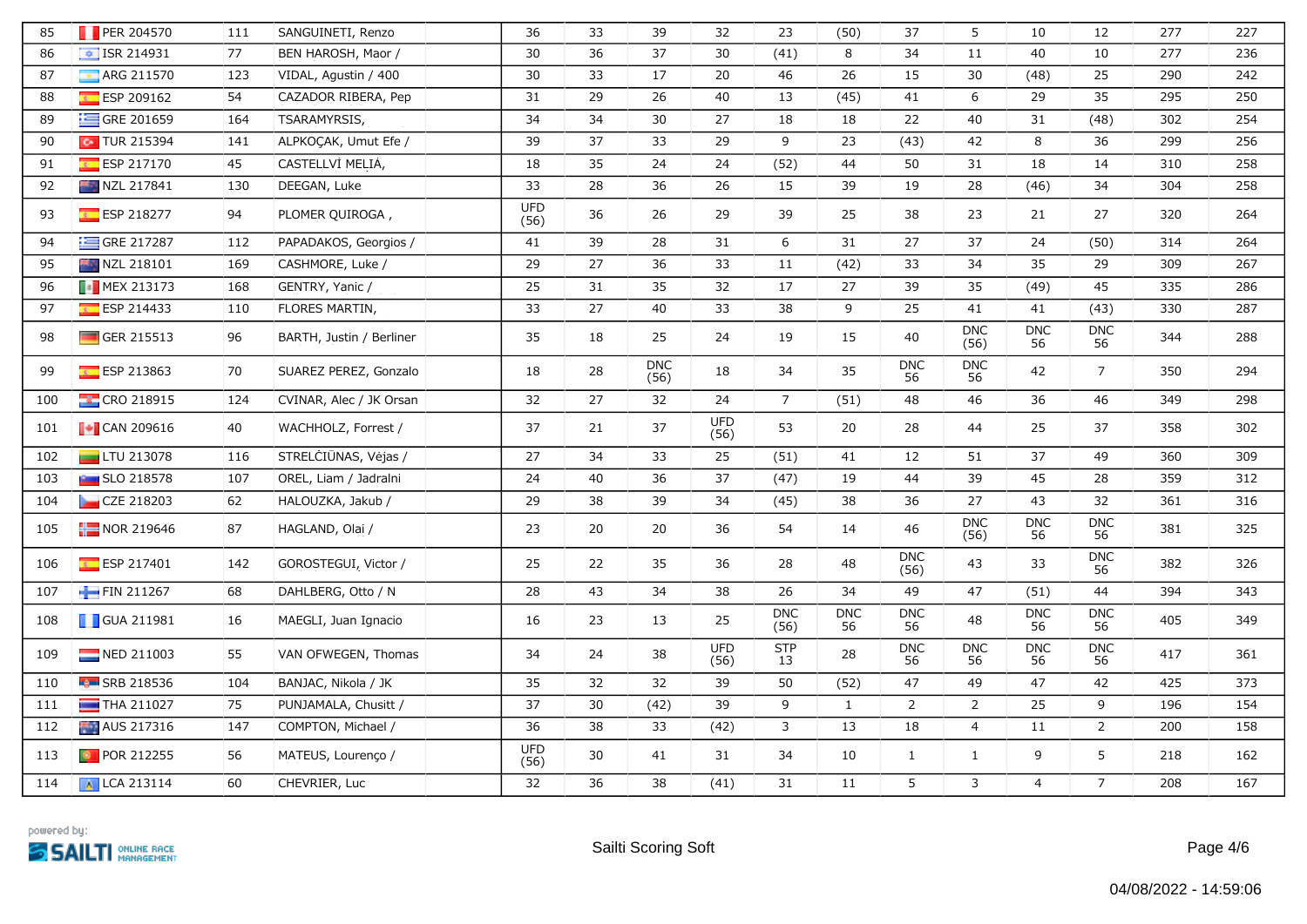| 115 | ARU 217178                                             | 99  | VAN AANHOLT, Just /    | (45)               | 40                 | 41   | 40          | 28                 | $\overline{7}$   | 10                 | 5                  | $\overline{2}$ | 6                   | 224 | 179 |
|-----|--------------------------------------------------------|-----|------------------------|--------------------|--------------------|------|-------------|--------------------|------------------|--------------------|--------------------|----------------|---------------------|-----|-----|
| 116 | <b>DEN 217911</b>                                      | 69  | KRABBE-CHRISTENSEN,    | 38                 | (43)               | 37   | 30          | 13                 | 8                | 11                 | 6                  | 19             | 18                  | 223 | 180 |
| 117 | <b>H</b> GBR 218158                                    | 119 | FOSTER, James Foster / | 39                 | 35                 | (46) | 38          | 11                 | 26               | 20                 | 16                 | 3              | 3                   | 237 | 191 |
| 118 | <b>BRN 212489</b>                                      | 122 | JANAHI, Abdulla /      | 32                 | 43                 | 34   | 35          | $\overline{2}$     | 12               | $\overline{7}$     | 17                 | 13             | <b>UFD</b><br>(56)  | 251 | 195 |
| 119 | <b>BHS</b> GBR 219332                                  | 106 | FARLEY, Arthur /       | 31                 | (46)               | 35   | 36          | $\mathbf{1}$       | 32               | $\mathbf{3}$       | 28                 | $6\,$          | 26                  | 244 | 198 |
| 120 | $\sqrt{\phantom{a}}$ CAN 216284                        | 135 | STRUTHERS, Norman      | 41                 | (45)               | 45   | 34          | 22                 | 22               | 17                 | 10                 | $\overline{7}$ | $\overline{4}$      | 247 | 202 |
| 121 | <b>H</b> GBR 218940                                    | 162 | HOPKINS, Jack / Delph  | 43                 | 42                 | (47) | 41          | $\overline{4}$     | 23               | 28                 | 26                 | $\mathbf{1}$   | 16                  | 271 | 224 |
| 122 | <b>DEN 218174</b>                                      | 76  | BORCH, Nikolaj Rørholm | 34                 | 41                 | 44   | 37          | 17                 | $\overline{2}$   | 12                 | 21                 | $17\,$         | UFD<br>(56)         | 281 | 225 |
| 123 | POL 191157                                             | 85  | MALINOWSKI, Piotr      | 33                 | 35                 | (42) | 42          | 40                 | 21               | $\overline{4}$     | 9                  | 24             | 20                  | 270 | 228 |
| 124 | $\blacksquare$ ITA 218910                              | 121 | VALENTINO, Luca /      | <b>UFD</b><br>(56) | 38                 | 47   | 43          | 24                 | 6                | 19                 | 27                 | 12             | 14                  | 286 | 230 |
| 125 | CZE 220650                                             | 148 | TEPLY, Ondrej /        | 42                 | 42                 | 31   | 35          | $\overline{7}$     | 18               | UFD<br>(56)        | 23                 | 20             | 15                  | 289 | 233 |
| 126 | $\sqrt{\phantom{a}}$ CAN 215019                        | 59  | BRUCE, Liam / Port     | (41)               | 40                 | 39   | 39          | 36                 | 20               | 8                  | $\overline{7}$     | 29             | 17                  | 276 | 235 |
| 127 | ARG 213785                                             | 131 | CLOOS, Andres / Yacht  | (44)               | 44                 | 43   | 35          | 35                 | 29               | 14                 | 19                 | 16             | $\mathbf{1}$        | 280 | 236 |
| 128 | <b>PE IND 220589</b>                                   | 167 | NAIN, Gitesh / GITESH  | <b>DNC</b><br>(56) | 42                 | 41   | 44          | 33                 | 3                | 21                 | 8                  | 8              | 37                  | 293 | 237 |
| 129 | ESP 218006                                             | 118 | BENEYTO LANCHO,        | 43                 | 41                 | (48) | 47          | 23                 | 14               | 25                 | 11                 | 21             | 13                  | 286 | 238 |
| 130 | <b>CRO 216064</b>                                      | 103 | GOLUBIC, Božidar /     | 39                 | 44                 | 40   | 44          | 6                  | 17               | 15                 | <b>UFD</b><br>(56) | 5              | 29                  | 295 | 239 |
| 131 | <b>H</b> GBR 218433                                    | 161 | WOLGRAM, Kai / Llyn    | (40)               | 33                 | 40   | 38          | 26                 | 30               | 6                  | 18                 | 18             | 32                  | 281 | 241 |
| 132 | $E = ESP 217191$                                       | 160 | SEGUI MEARNS, Javier / | 30                 | 45                 | 32   | 46          | 30                 | 5                | 16                 | 14                 | 35             | ${\sf DNC}$<br>(56) | 309 | 253 |
| 133 | $\blacksquare$ ITA 217738                              | 133 | LIBRI, Edoardo / CLUB  | <b>UFD</b><br>(56) | 39                 | 45   | 43          | 47                 | 33               | 9                  | 24                 | 10             | 10                  | 316 | 260 |
| 134 | <b>DEN 218709</b>                                      | 143 | FREDERIKSEN, Kenneth   | 46                 | (47)               | 38   | 47          | 14                 | 37               | 13                 | 13                 | 28             | 24                  | 307 | 260 |
| 135 | ESP 212489                                             | 157 | LORA GARCIA, Rafael    | 42                 | (46)               | 42   | 40          | 32                 | 24               | 24                 | 33                 | 22             | 11                  | 316 | 270 |
| 136 | <b>Fo</b> BER 209338                                   | 105 | SMITH, Benn            | 37                 | DSQ<br>(56)        | 45   | 42          | 27                 | 19               | 22                 | 29                 | 32             | 25                  | 334 | 278 |
| 137 | $\blacksquare$ AUT 212177                              | 113 | KÜBBER, Clemens /      | 42                 | 41                 | 48   | UFD<br>(56) | 20                 | 28               | 31                 | 35                 | 15             | 27                  | 343 | 287 |
| 138 | $\blacksquare$ ITA 217715                              | 140 | NATALE, Claudio / CLUB | 38                 | <b>UFD</b><br>(56) | 43   | 43          | 19                 | <b>DNE</b><br>56 | 27                 | 25                 | 38             | 8                   | 353 | 297 |
| 139 | <b>ARG 219346</b>                                      | 136 | MALDONADO CERDERA,     | 38                 | 34                 | 44   | 46          | (49)               | 38               | 26                 | 12                 | 27             | 33                  | 347 | 298 |
| 140 | $\begin{array}{ c c }\n\hline\n\end{array}$ MEX 200374 | 93  | BENÍTEZ, Gerardo       | 40                 | 37                 | 44   | 37          | <b>DNC</b><br>(56) | <b>DNC</b><br>56 | 23                 | 15                 | 31             | 19                  | 358 | 302 |
| 141 | $\sim$ TUR 211905                                      | 172 | EYRIPARMAK, Umut /     | 47                 | (51)               | 49   | 49          | 12                 | 35               | 33                 | 30                 | 23             | 28                  | 357 | 306 |
| 142 | <b>BAH 213428</b>                                      | 144 | HIGGINS, Joshua /      | 43                 | 44                 | 43   | 46          | 16                 | 41               | <b>DNC</b><br>(56) | 20                 | 36             | 35                  | 380 | 324 |

powered by: **SAILTI DALINE RACE**